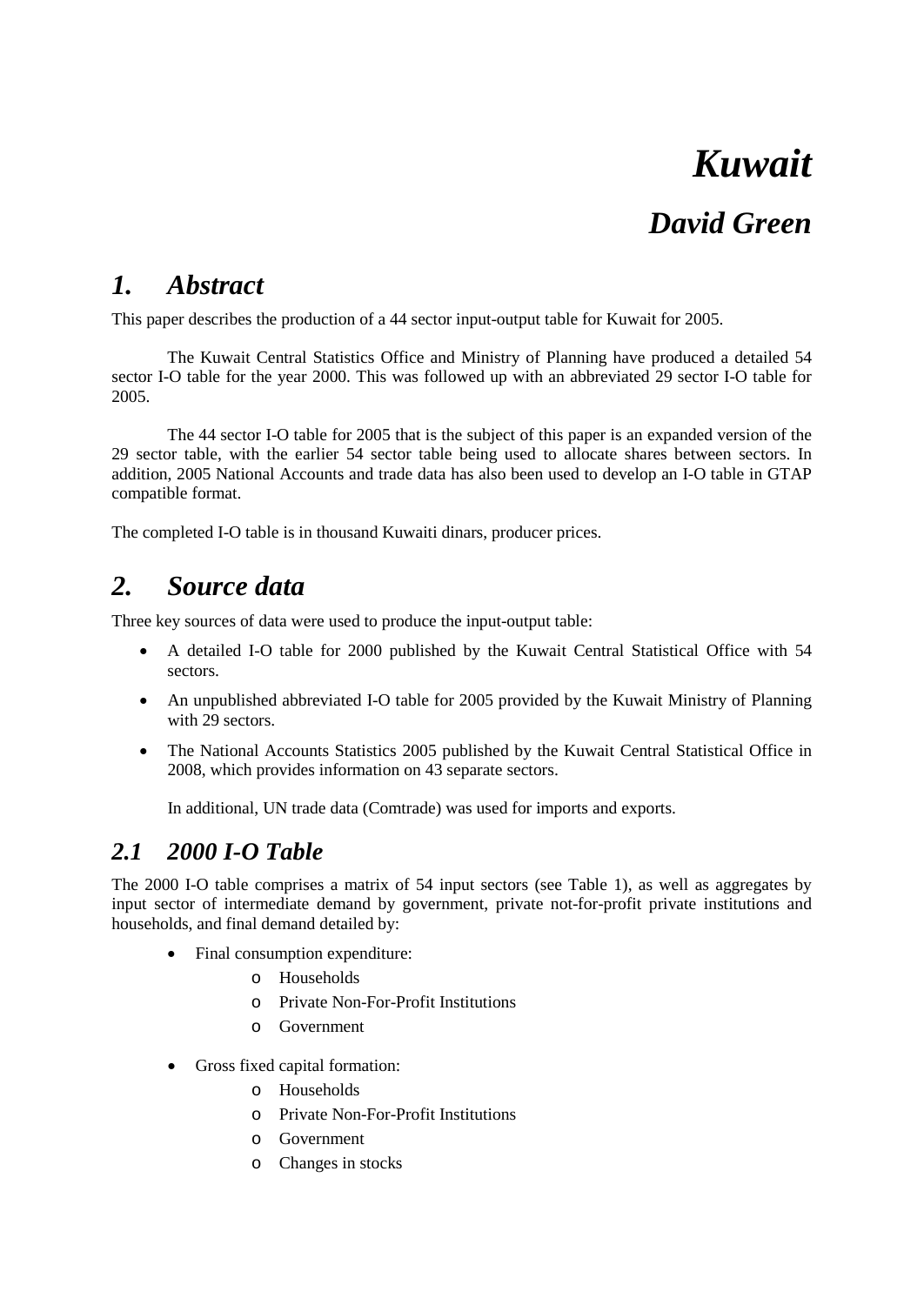- Exports
- Imports, inclusive of duties
- Intermediate demand:
	- o Households
		- o Private Non-For-Profit Institutions
		- o Government

Other inputs in the table include:

- Compensation to employees
- Operating surplus
- Consumption of fixed capital
- Indirect taxes
- Subsidies.

### *2.2 2005 I-O Table*

The 2005 input-output table comprises a matrix of 29 input sectors, which are listed in [Table 2.](#page-8-0) Other factors inputs (labour and capital) are not listed separately in the table but combined into gross value added.

In addition to total intermediate output for the 29 sectors, of components of output provided are:

- Private sector final consumption expenditure
- Government final consumption expenditure
- Gross fixed capital formation
- Changes in stocks
- Imports
- Exports.

### *2.3 Detailed National Accounts 2005*

The Central Statistics Offices provide detailed national accounts with a three-year delay. The National Accounts are disaggregated into 43 sectors as listed in [Table 3.](#page-8-1) These sectors, subject to one addition, were used as the basis for the 2005 I-O table.

The disaggregated National Accounts data includes the following statistics by sector:

- Intermediate demand
- Final output
- Changes in stocks
- Gross fixed capital formation
- Taxes, subsidies and net operating surplus
- Gross value added
- Compensation of employees by sector.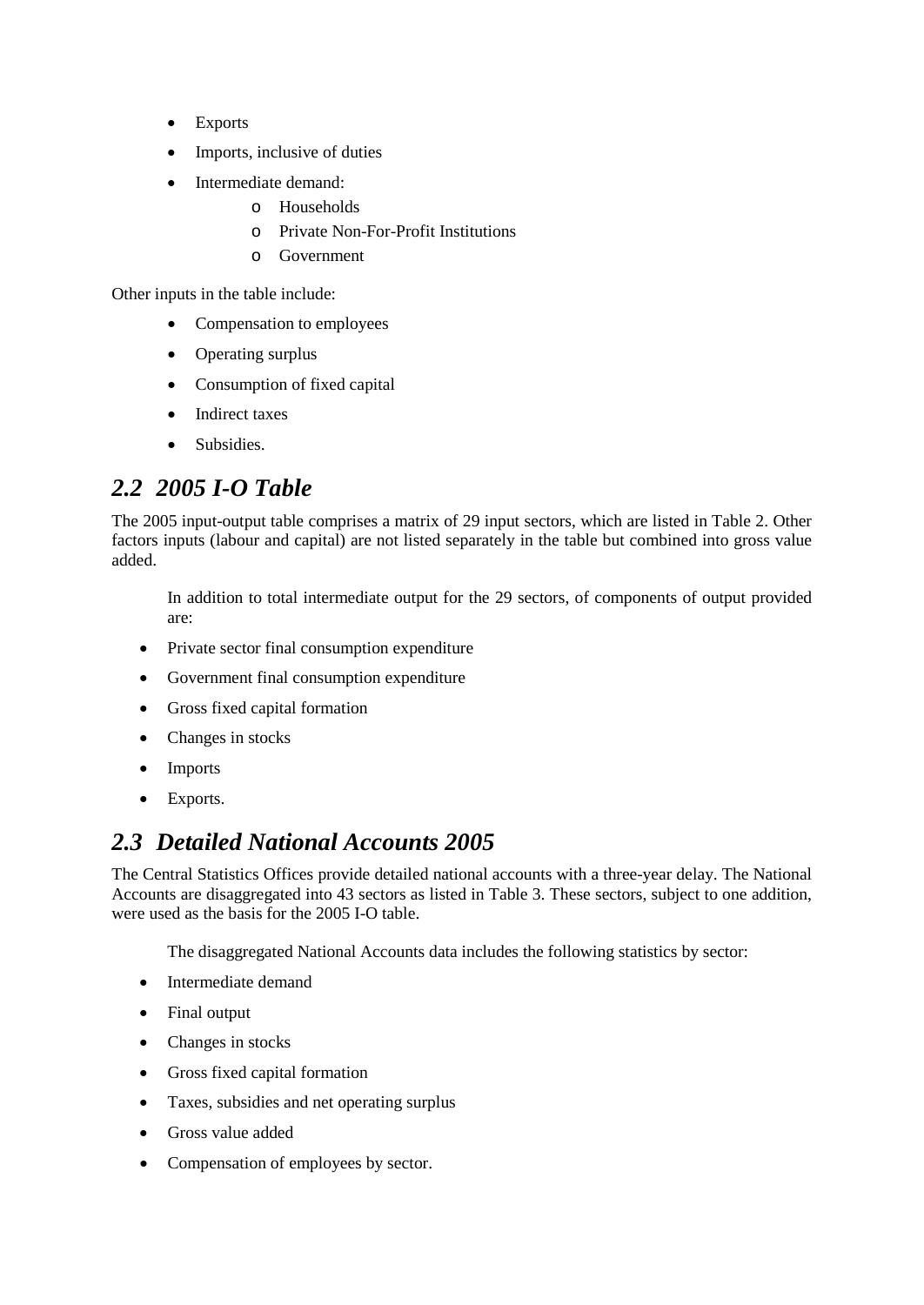## *3. Process*

<u>.</u>

The 2005 I-O table did not include all of the data required by GTAP. In addition, the sectoral breakdown was not sufficiently detailed for the ultimate application of the model.

To produce an I-O table of sufficient disaggregation, subject to data availability, a 44 sector breakdown was identified. These 44 sectors being based on the 43 sectors reported in the detailed National Accounts data for 2005, with the addition of "other mining and quarrying<sup>[1](#page-2-0)</sup>," as this represents a significant sector in the economy.

Developing the 44 sector 2005 I/O table then comprised the following steps:

- Mapping the 54 sectors in the 2000 I/O table to the 43 sectors in the National Accounts
- Mapping the 29 sectors in the 2005 I/O table to the 43 sectors in the National Accounts
- Expanding the 29 sector I/O matrix to 43 sectors
- Adding the "other mining and quarrying" sector to the I/O matrix
- Addition of other factor inputs from National Accounts data
- Addition of other components of final demand
- Splitting the table between domestic and imported inputs.

#### *3.1 Mapping 2000 I-O sectors to National Accounts*

The concordance that maps the 54 sectors in the 2000 I-O to the 43 sectors in the National Accounts is detailed in [Table 5.](#page-10-0)

In almost all instances discrete sectors could be mapped. The notably exceptions being:

- Transport equipment: this was split between the "manufacture of vehicles, trailers and semitrailers" and "other transport equipment" at a ratio of 30:7 based on separate internal estimates of domestic manufacturing
- Other manufacturing industries: this was split evenly between "medical, precision and optical instruments" and "manufactures not elsewhere classified."

### *3.2 Mapping 2005 I-O to National Accounts*

The concordance that maps the 29 sectors in the 2005 I-O table to the 43 sectors in the National Accounts is detailed in [Table 8.](#page-15-0) Around half of the sectors map directly between the two systems, leaving several sectors in the I-O table that needed to be split. The key divisions were as follows:

- Crude petroleum and natural gas: this was split between "extraction of crude petroleum and natural gas" and "service activities incidental to oil and gas...," in the ratio of 91 to 9. This split is based on the relative value of total intermediate production in the two sectors in 2005.
- Textiles and wearing apparel: this was split between "manufacture of textiles," "manufacture of wearing apparel…" and "tanning and dressing of leather…" in the same ratios as the 2000 I-O table.
- Paper products and printing and publishing: this was split between "manufacture of paper and paper products" and "publishing, printing …" in the same ratios as the 2000 I-O table.

<span id="page-2-0"></span><sup>&</sup>lt;sup>1</sup> Non-energy related mining and quarrying, which includes quarrying of gypsum, sand, marbles, ornamental stone, etc.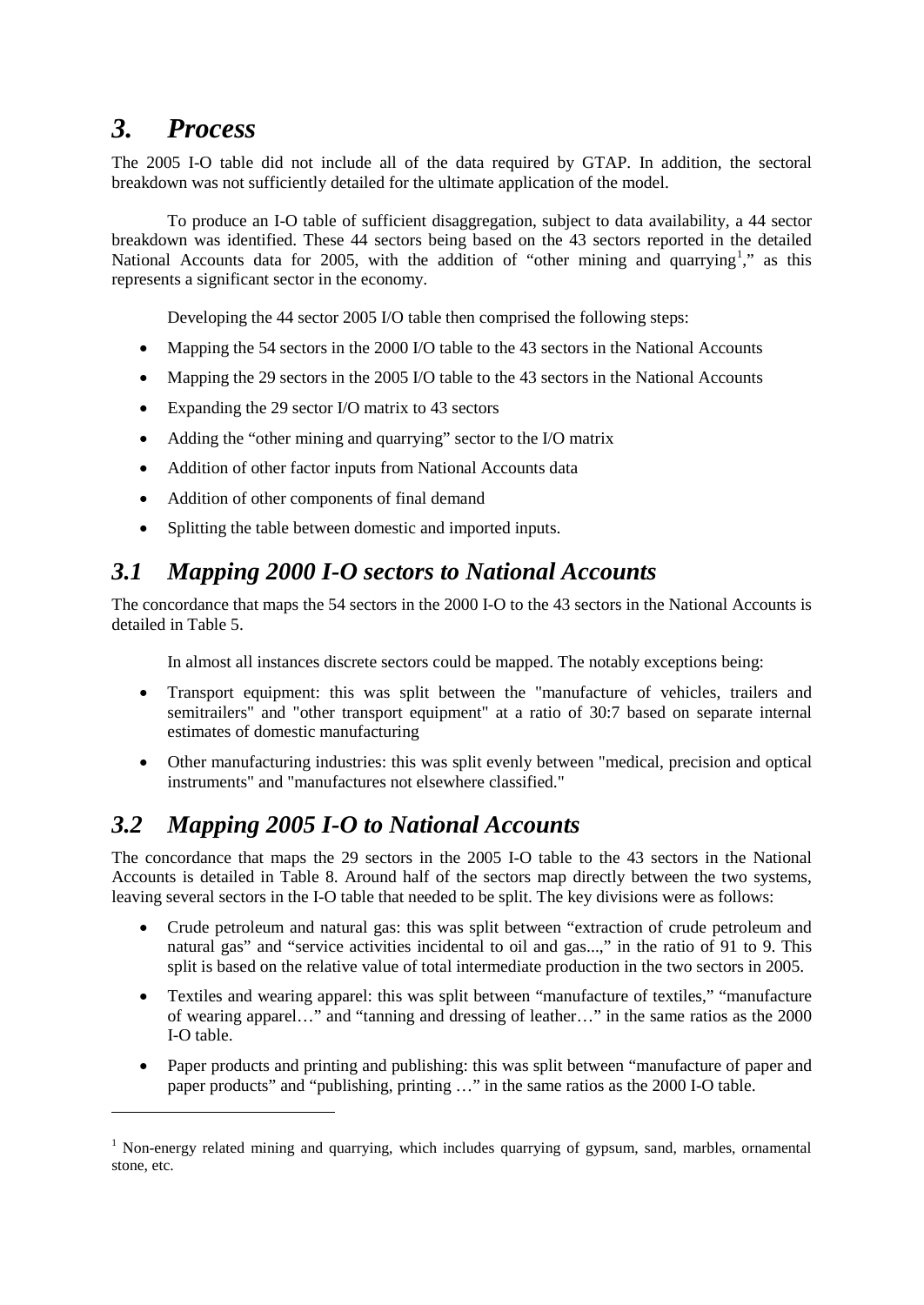- Other chemical products: this was split between the "manufacture of chemicals and chemicals products" and the "manufacture of rubber and plastic products" in the same ratios as the 2000 I-O table.
- Other manufactures: this sector in the I-O table relates to eight separate sectors in the National Accounts (18 to 25 inclusive). The split across these sectors was based on a combination of the ratios in the 2000 I-O which covered five of the sectors, and the value added ratios in the 2005 National Accounts.
- Business service: this sector is missing from the I-O table. Values for this sector were taken from "financial institutions," "real estate" and "insurance" in line with the 2000 I-O table. This was done in such a way that the ratio between business services and the sum of the other sectors was in the same proportion as in the 2000 table, and that the ratio between "financial institutions," "real estate" and "insurance" remained unchanged (though the actual values were reduced).
- Social and community services: this sector is missing from the I-O table. Values for this sector were taken from "education" 5% and "medical and health services" 10%. These proportions were estimated from government expenditure data.

### *3.3 Expanding the 29 sector I-O*

Using the mappings discussed above, the 2005 29 sector I-O matrix was expanded to 43 sectors. In performing this expansion the sum of values in the matrix was kept constant, as were row and column totals where the sectors mapped one-to-one.

### *3.4 Additional Sector*

An additional sector, "other mining and quarrying" was then added to the matrix. The values for this sector were extracted from "manufacture of other non-metallic mineral products" by applying the ratio of the two sectors in the 2000 I-O table to the "manufacture of other non-metallic mineral products" in the 2005 I-O table. This resulted in 44.5% of "manufacture of other non-metallic mineral products" being allocated to "other mining and quarrying."

### *3.5 Other Factor Inputs*

Data on labour inputs (compensation to employees) and capital by sector was taken from the 2005 National Accounts, applying the mapping from 54 to 44 sectors outlined above.

No data was reported in the National Accounts for compensation to employees in the public administration and defence sector. Gross value added for the sector was then split 50:50 between labour and capital.

In the absence of any data, the value of land inputs and producer taxes was set to zero.

### *3.6 Other Components of Final Demand*

For the following components of final demand, the data in the 29 sector 2005 I-O table was expanded to 44 sectors based on the mapping discussed above:

- Private sector final consumption expenditure
- Government final consumption expenditure
- Gross fixed capital formation
- Changes in stocks.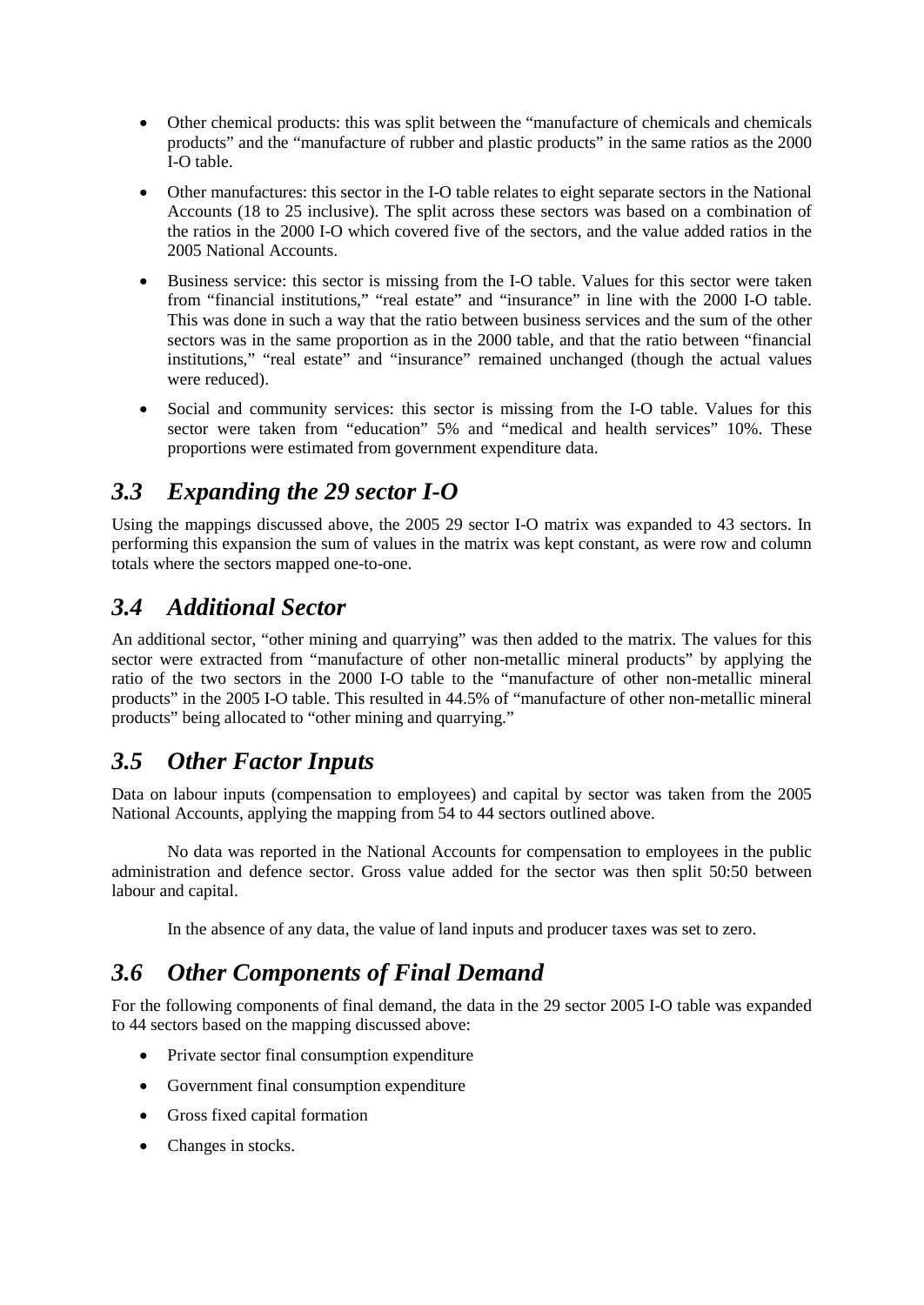The official trade data for Kuwait for 2005 has yet to be published, though detailed trade data for all other years up to and including [2](#page-4-0)008 is available<sup>2</sup>. As a result, an average of 2004 and 2006 data was used to represent 2005 (using a simple arithmetic average). For consistency, the trade data was collected from the Comtrade database (United Nations Commodity Trade Statistics Database). The data from Comtrade is reported in US dollars, and was converted in Kuwaiti dinars at the average annual exchange rate for each year (2006  $$1 = KD 0.299$  and 2004  $$1 = KD 0.3066$ ).

The trade data was reported in HS-2002 nomenclature. Mapping between HS-2002 and 57 GTAP sectors followed the "HS2002-CPC 1.1-ISIC, Rev3-GTAP Concordance" by Thomas Hutcheson<sup>[3](#page-4-1)</sup>. Mapping from the GTAP 57 to the I-O table 44 followed the concordance outlined in [Table 6.](#page-12-0)

One trade category of significance was not covered by the HS-2002 to GTAP concordance, notably Chapter 99. Within this chapter, only one item was reported with significant trade; item 999 999 "commodities not specified to kind." As this coding is generally used by reporting authorities to cover confidential items, it is assumed that this trade probably covered military equipment and it was allocated to GTAP sector 56 "public administration, defence, education, health." GTAP sector 56 then maps to the IO table 44 "public administration and defence."

Import data, net of re-exports was used. This resulted in one trade category (GTAP sectors 16 "oil") returning a small negative number (around KD 51,000). For consistency this number was set to zero.

For the categories where one GTAP sector mapped to two or more I-O sectors, the trade data was split according to relative share of intermediate inputs. Specifically, this meant the following:

- GTAP sectors 15 "coal," 16 "oil" and 17 "gas" were matched against sectors 3 "extraction of crude petroleum and natural gas" and 4 "service activities incidental to oil and gas extraction excluding surveying." The split between the two sectors was according to relative shares of total intermediate inputs.
- GTAP sector 31 "paper products, publishing" was split between sector 11 "manufacture of paper and paper products" and sector 12 "publishing, printing and reproduction of recording media" according to relative shares of total intermediate inputs.
- GTAP sector 42 "manufactures, nec" was split between sectors 21 "manufacture of medical, precision and optical instruments, watches and clocks," 24 "manufacture of furniture," 25 "manufacture, n.e.c." and 26 "recycling" according to relative shares of total intermediate inputs.
- GTAP sector 47 "trade" was split between sectors 30 "wholesale and retail trade" and 31 "restaurants and hotels" according to relative shares of total intermediate inputs.
- GTAP sector 55 "recreational and other services" was split between sectors 42 "recreational and cultural services" and 43 "personal and household services" according to relative shares of total intermediate inputs.
- GTAP sector 56 "public administration, defence, education, health" was split between sectors 38 "sanitary services," 39 "educational services," 40 "medical and health services," 41 "social and community services" and 44 "public administration and defence" according to relative shares of total intermediate inputs.

<u>.</u>

<span id="page-4-0"></span> $2^2$  The reporting of trade data by the General Administration of Customs to the Central Statistical Office switched over to an electronic system for 2006 onwards. The CSO report that they have yet to receive data for 20

<span id="page-4-1"></span><sup>&</sup>lt;sup>3</sup> https://www.gtap.agecon.purdue.edu/resources/res\_display.asp?RecordID=1916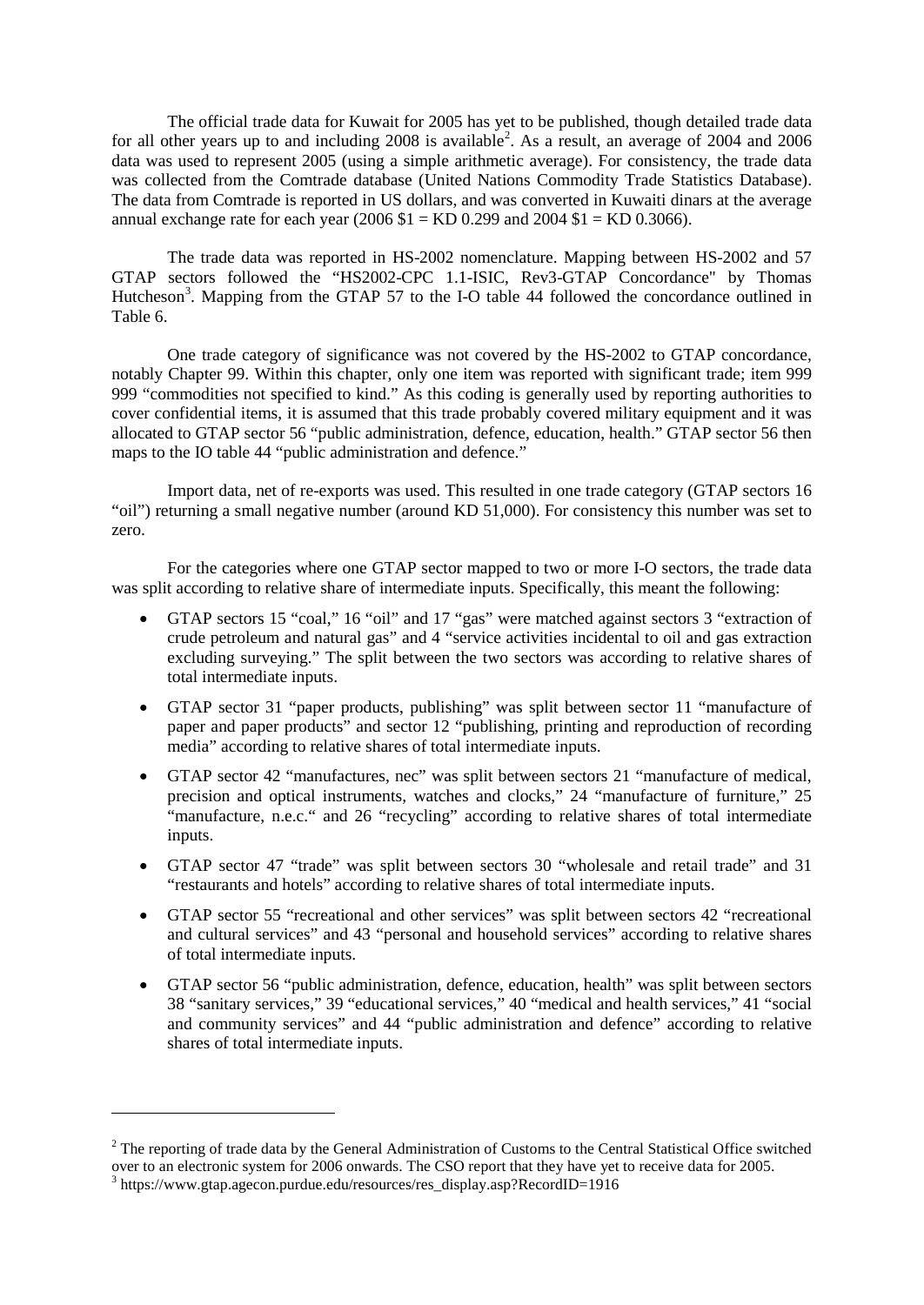The other components of final demand, notably import taxes, import tariffs and consumption taxes were left blank, as no data was available.

### *3.7 Checks and Balancing*

The I-O table was then subjected to the following checks

- Imports do not exceed domestic demand
- Exports do not exceed domestic production
- Sum of rows  $=$  sum of columns

In most instances to ensure a balance by sector, proportionate adjustments were made to the returns to labour and capital.

In addition, some adjustments were made to imports. There is evidence of significant reexports in import data, even after removal of reported re-exports. This is probably due to estimating 2005 trade data from 2004 and 2006 reported data. This is exacerbated by there having been a significant change in some of the flows of trade data between 2004 and 2006. In addition, there may have been significant unreported re-exports with supplies to Iraq being transferred through Kuwait.

Significant balancing adjustments made to the table are as follows:

- Fishing: added fishing inputs into the sector as they were missing
- Other mining & quarrying: increased inputs from the sector into other mineral and construction to reflect development of sector since 2000
- Manufacture of textiles: adjusted the split for inputs across textiles, clothing and leather. Increased inputs into retail and reduced imports to take account of re-exports
- Manufacture of wood & products of wood & cork: reduced imports to account for re-exports
- Manufacture of paper and paper products: adjusted split on inputs with publishing and printing
- Publishing, printing and reproduction of recording media: adjusted final expenditures upwards as too low given level of imports and limited domestic capacity
- Manufacture of chemical and chemical products: increased investment and capital inputs in line with expansions in the sector
- Manufacture of basic metals: reduced imports to account for re-exports
- Manufacture of fabricated metal products, ex. mach. & equip.: adjusted estimate of imports to meet constraints
- Transport and storage: set GFCF at estimated KD 50 mn, initial figure was zero
- Communication: set GFCF at estimated KD 50 mn, initial figure was zero
- Social and community services: set government expenditure on this at one quarter of medical, initial figure zero

### *3.8 Disaggregating Imported Inputs*

The input values used in the 29 sector 2005 I-O table represent total intermediate use. The matrix was split into domestic and imported in line with GTAP approach when a vector of import data is available. In this way total imports were pro-rated across the sectors in line with total inputs per sector.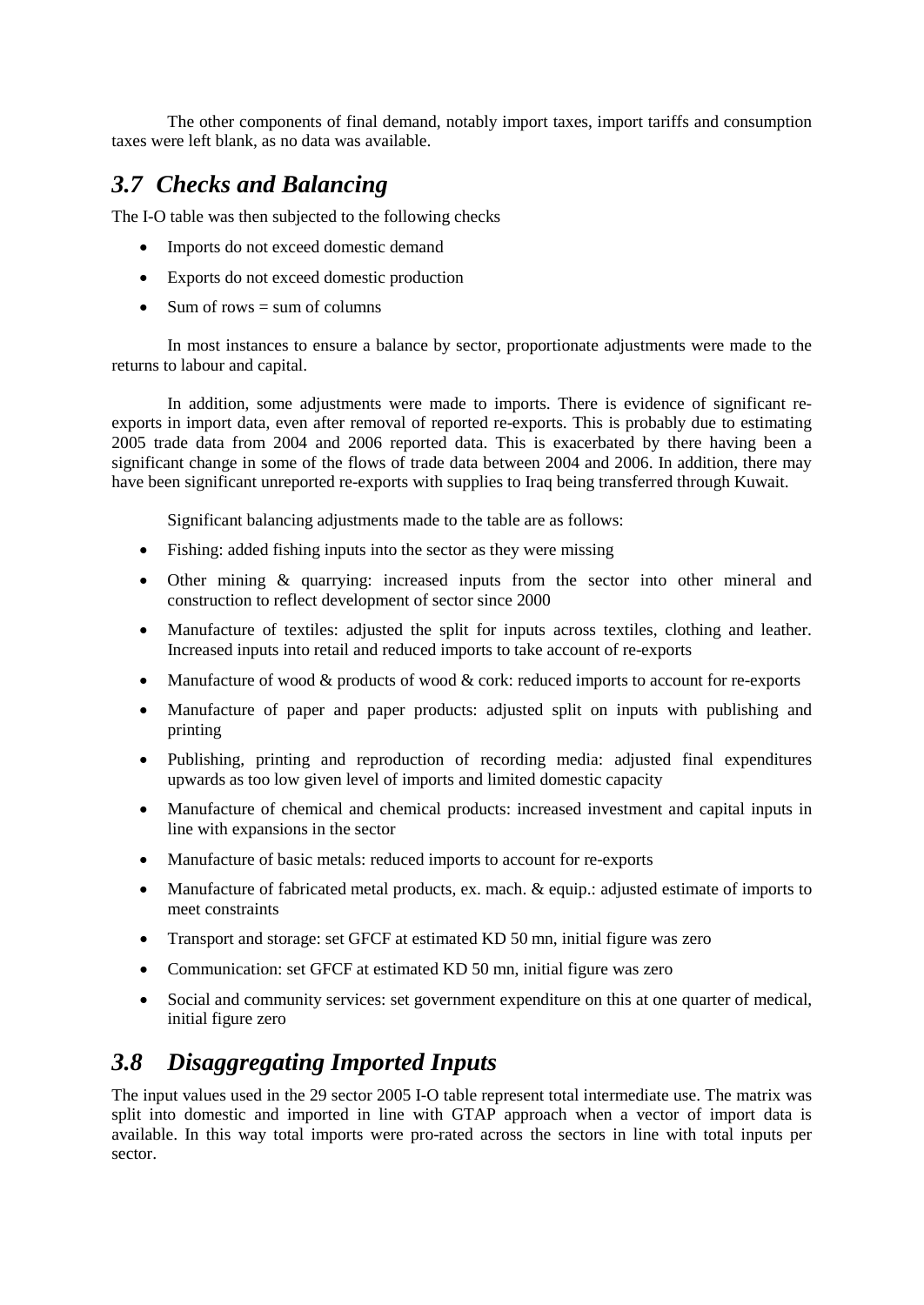Additional check was made to ensure that total of disaggregated imports by sector equalled initial total imports by sector.

# *4. Concordance with GTAP Sectors*

The 44 sectors used for the I-O table match discretely the 57 GTAP sectors (see [Table 6\)](#page-12-0) and [Table](#page-14-0)  [7\)](#page-14-0).

With reference to the GTAP sectors, it should be noted that the following sectors are either non-existent in Kuwait or where they do exist they are insignificant economically:

- 5 OSD Oil seeds
- 6 CB Sugar cane
- 7 PFB Plant-based fibres
- 12 WOL Wool, silkworm cocoons
- 13 FRS Forestry
- 15 COA Coal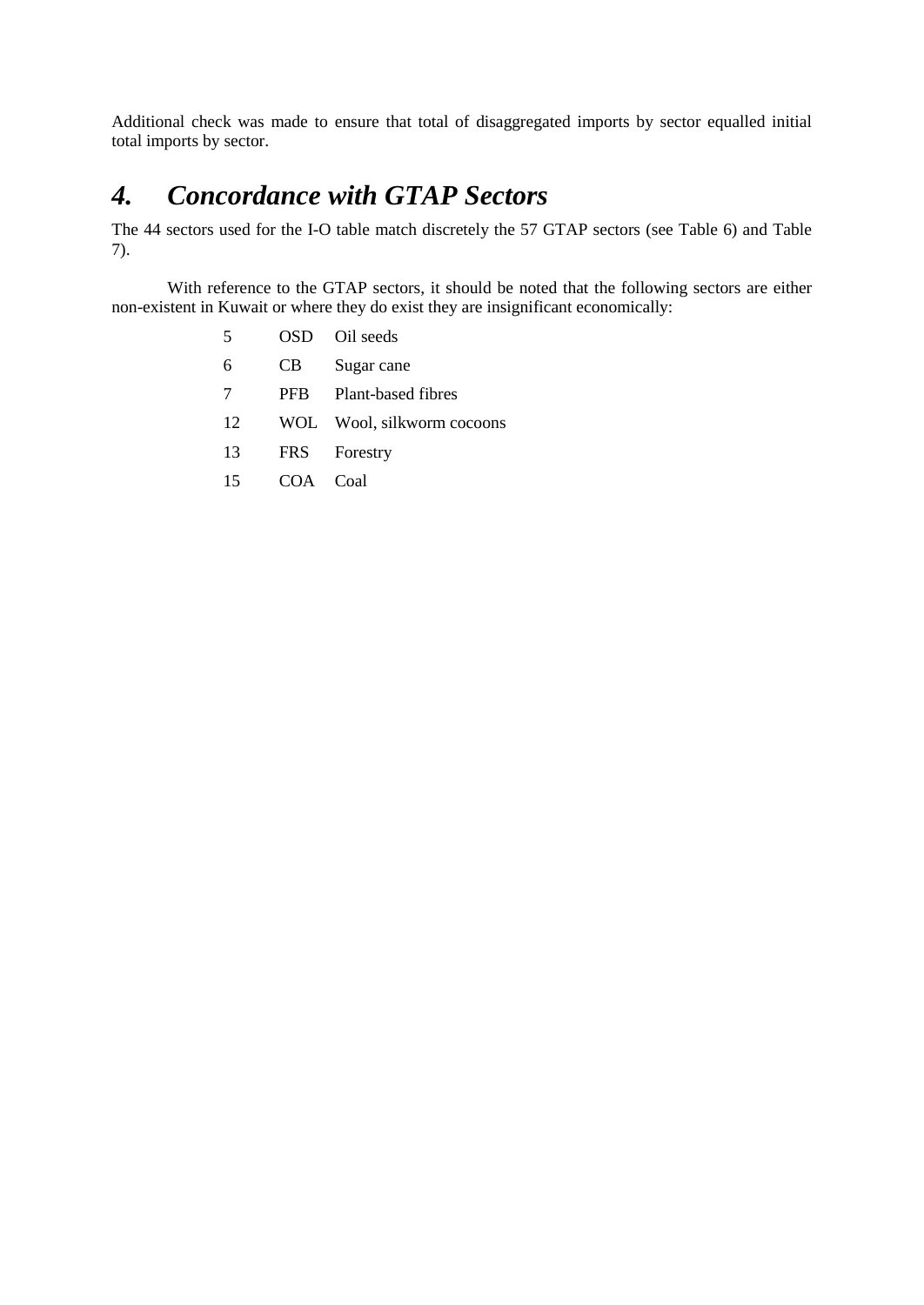# **Appendix**

<span id="page-7-0"></span> **Table 1**

#### **Kuwait 2000 I/O Table Sector Classification**

| No. Description                                                                        | No. Description                                                       |
|----------------------------------------------------------------------------------------|-----------------------------------------------------------------------|
| 1 Agriculture & livestock                                                              | 28 Manufacture of electrical machinery apparatus,                     |
|                                                                                        | appliances & supplies                                                 |
| 2 Fishing                                                                              | 29 Manufacture of transport equipment                                 |
| 3 Crude petroleum & Natural gas production                                             | 30 Other Manufacturing industries                                     |
| 4 Quarrying & other mining                                                             | 31 Electricity, gas and steam                                         |
| 5 Manufacture of food products                                                         | 32 Water works & supply                                               |
| 6 Manufacture of food products N.E.C                                                   | 33 Construction                                                       |
| 7 Beverage industries                                                                  | 34 Wholesale trade and Retail trade                                   |
| 8 Manufacture of Textiles                                                              | 35 Restaurants, cafes & other eating & drinking<br>places             |
| 9 Manufacture of Wearing apparel, except<br>footwear                                   | 36 Hotels, rooming houses, camps & other loading<br>places            |
| 10 Manufacture of Leather                                                              | 37 Land transport                                                     |
| 11 Manufacture of footwear, except vulcanized or<br>moulded rubber or plastic footwear | 38 Water transport                                                    |
| 12 Manufacture of wood and cork products except<br>furniture                           | 39 Air transport                                                      |
| 13 Manufacture of furniture and fixtures, except<br>primarily of metal                 | 40 Services allied to transport                                       |
| 14 Manufacture of paper and paper products                                             | 41 Communication                                                      |
| 15 Printing, Publishing and allied industries                                          | 42 Financial institutions                                             |
| 16 Manufacture of industrial chemicals                                                 | 43 Insurance                                                          |
| 17 Manufacture of other chemicals products                                             | 44 Real estate                                                        |
| 18 Petroleum refineries                                                                | 45 Business services except machinery &<br>equipment rental & leasing |
| 19 Manufacture of miscellaneous products of<br>petroleum and coal                      | 46 Machinery & equipment rental & leasing                             |
| 20 Manufacture of rubber products                                                      | 47 Sanitary & similar services                                        |
| 21 Manufacture of plastic products not elsewhere<br>classified                         | 48 Education services                                                 |
| 22 Manufacture of glass and glass products                                             | 49 Medical, dental & other health services                            |
| 23 Manufacture of other non-metallic mineral<br>products                               | 50 Motion picture & other entertainment services                      |
| 24 Iron and steel basic industries                                                     | 51 Repair services N.E.C                                              |
| 25 Non-ferrous metal basic industries                                                  | 52 Laundries, laundry services, & cleaning &<br>dyeing plants         |
| 26 Manufacture of fabricated metal products,<br>except machinery & equipment           | 53 Domestic services                                                  |
| 27 Manufacture of machinery except electrical                                          | 54 Miscellaneous personal services                                    |
|                                                                                        |                                                                       |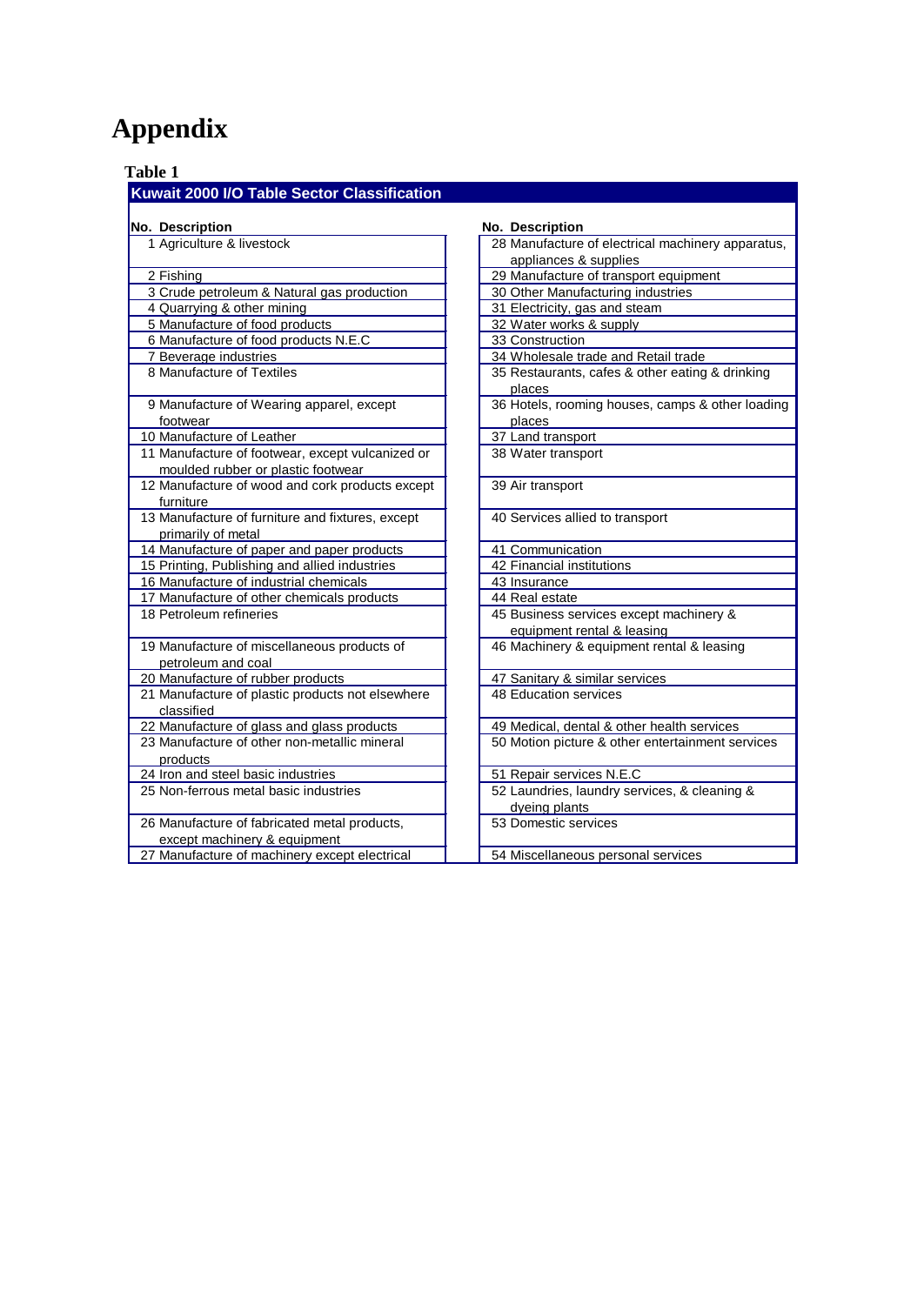#### <span id="page-8-0"></span> **Table 2 Kuwait 2005 I/O Table Sector Classification**

| No. Description                              | <b>No. Description</b>                |
|----------------------------------------------|---------------------------------------|
| 1 Agriculture and livestock                  | 16 Construction                       |
| 2 Fishing                                    | 17 Wholesale and retail trade         |
| 3 Crude petroleum and natural gas            | 18 Hotels and restaurants             |
| 4 Food beverages and tobacco                 | 19 Transport and storage              |
| 5 Textiles and wearing apparel               | 20 Communication                      |
| 6 Wood and wood products                     | 21 Financial institutions             |
| 7 Paper products and printing and publishing | 22 Insurance                          |
| 8 Petroleum refining                         | 23 Real estate                        |
| 9 Other chemical products                    | 24 Public administration              |
| 10 Non-metallic products                     | 25 Sanitary services                  |
| 11 Basic metal products                      | 26 Education services                 |
| 12 Fabricated metal products                 | 27 Medical and health services        |
| 13 Other manufacturers                       | 28 Recreational and cultural services |
| 14 Electricity and gas                       | 29 Personal and household services    |
| 15 Water                                     |                                       |

#### **No. Description No. Description**

| 16 Construction                       |
|---------------------------------------|
| 17 Wholesale and retail trade         |
| 18 Hotels and restaurants             |
| 19 Transport and storage              |
| 20 Communication                      |
| 21 Financial institutions             |
| 22 Insurance                          |
| 23 Real estate                        |
| 24 Public administration              |
| 25 Sanitary services                  |
| 26 Education services                 |
| 27 Medical and health services        |
| 28 Recreational and cultural services |
| 29 Personal and household services    |
|                                       |

#### <span id="page-8-1"></span> **Table 3**

| Kuwait 2005 National Accounts: Value Added Sectors |                                      |
|----------------------------------------------------|--------------------------------------|
|                                                    |                                      |
| No. Description                                    | No. Description                      |
| 1 Agriculture and livestock                        | 23 Manufacture of furniture          |
| 2 Fishing                                          | 24 Manufacture, N.E.C.               |
| 3 Extraction of crude petroleum and natural gas    | 25 Recycling                         |
| 4 Service activities incidental to oil and gas     | 26 Electricity and gas               |
| extraction excluding surveying                     |                                      |
| 5 Manufacture of food products and beverages       | 27 Water works and supply            |
| 6 Manufacture of textiles                          | 28 Construction                      |
| 7 Manufacture of wearing apparel, dressing and     | 29 Wholesale and retail trade        |
| dyeing of fur                                      |                                      |
| 8 Tanning and dressing of leather, manufacture of  | 30 Restaurants and hotels            |
| luggage, hand bags, saddlery and harness           |                                      |
| 9 Manufacture of wood and cork products, except    | 31 Transport and storage             |
| furniture manufacture of article of straw          |                                      |
| 10 Manufacture of paper and paper products         | 32 Communication                     |
| 11 Publishing, printing and reproduction of        | 33 Financial institutions            |
| recording media                                    |                                      |
| 12 Manufacture of coke, refined petroleum products | 34 Insurance                         |
| and nuclear fuel                                   |                                      |
| 13 Manufacture of chemical and chemical products   | 35 Real estate                       |
|                                                    |                                      |
| 14 Manufacture of rubber and plastic products      | 36 Business services                 |
| 15 Manufacture of other non-metallic mineral       | 37 Sanitary services                 |
| products                                           |                                      |
| 16 Manufacture of basic metals                     | 38 Educational services              |
| 17 Manufacture of fabricated metal products,       | 39 Medical and health services       |
| except machinery and equipment                     |                                      |
| 18 Manufacture of machinery and equipment          | 40 Social and community services     |
| 19 Manufacture of electric machinery and           | 41 Recreational & cultural services  |
| apparatus                                          |                                      |
| 20 Manufacture of medical, precision and optical   | 42 Personal and household services   |
| instruments, watches and clocks                    |                                      |
| 21 Manufacture of motor vehicles, trailers and     | 43 Public administration and defense |
| semitrailers                                       |                                      |
| 22 Manufacture of other transport equipment,       |                                      |
| N.E.C.                                             |                                      |
|                                                    |                                      |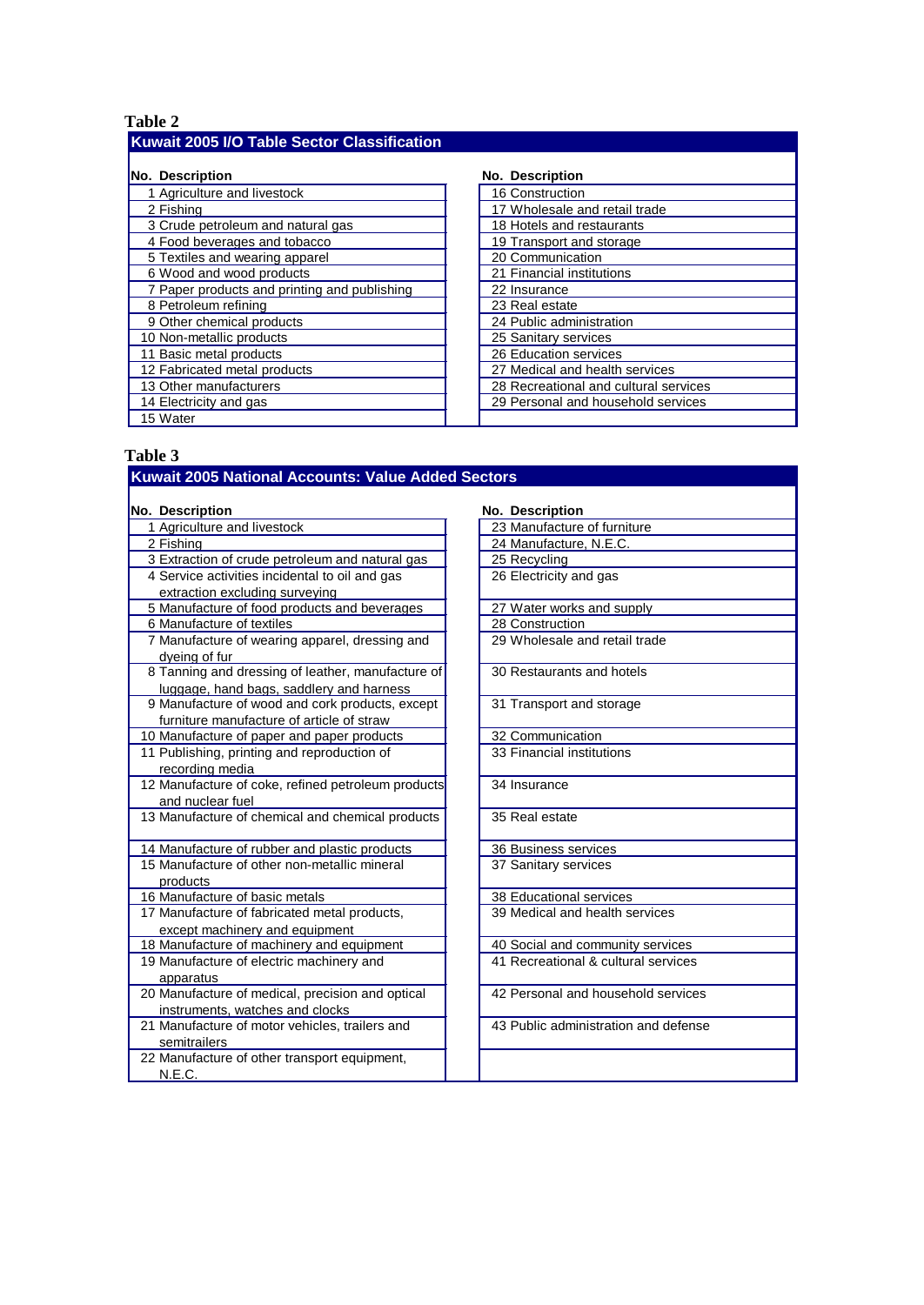#### **Table 4 Kuwait 2005 I/O Table: Final Sector Classification**

| No. Description                                                                               | No. Description                                       |
|-----------------------------------------------------------------------------------------------|-------------------------------------------------------|
| 1 Agriculture and livestock                                                                   | 23 Manufacture of other transport equipment<br>N.E.C. |
| 2 Fishing                                                                                     | 24 Manufacture of furniture                           |
| 3 Extraction of crude petroleum and natural gas                                               | 25 Manufacture, N.E.C.                                |
| 4 Service activities incidental to oil and gas<br>extraction excluding surveying              | 26 Recycling                                          |
| 5 Other mining & quarrying                                                                    | 27 Electricity and gas                                |
| 6 Manufacture of food products and beverages                                                  | 28 Water works and supply                             |
| 7 Manufacture of textiles                                                                     | 29 Construction                                       |
| 8 Manufacture of wearing apparel, dressing and<br>dyeing of fur                               | 30 Wholesale and retail trade                         |
| 9 Tanning and dressing of leather, manufacture of<br>luggage, hand bags, saddlery and harness | 31 Restaurants and hotels                             |
| 10 Manufacture of wood and cork products, except<br>furniture manufacture of article of straw | 32 Transport and storage                              |
| 11 Manufacture of paper and paper products                                                    | 33 Communication                                      |
| 12 Publishing, printing and reproduction of<br>recording media                                | 34 Financial institutions                             |
| 13 Manufacture of coke, refined petroleum products<br>and nuclear fuel                        | 35 Insurance                                          |
| 14 Manufacture of chemical and chemical products                                              | 36 Real estate                                        |
| 15 Manufacture of rubber and plastic products                                                 | 37 Business services                                  |
| 16 Manufacture of other non-metallic mineral<br>products                                      | 38 Sanitary services                                  |
| 17 Manufacture of basic metals                                                                | 39 Educational services                               |
| 18 Manufacture of fabricated metal products,<br>except machinery and equipment                | 40 Medical and health services                        |
| 19 Manufacture of machinery and equipment                                                     | 41 Social and community services                      |
| 20 Manufacture of electric machinery and<br>apparatus                                         | 42 Recreational & cultural services                   |
| 21 Manufacture of medical, precision and optical<br>instruments, watches and clocks           | 43 Personal and household services                    |
| 22 Manufacture of motor vehicles, trailers and<br>semitrailers                                | 44 Public administration and defense                  |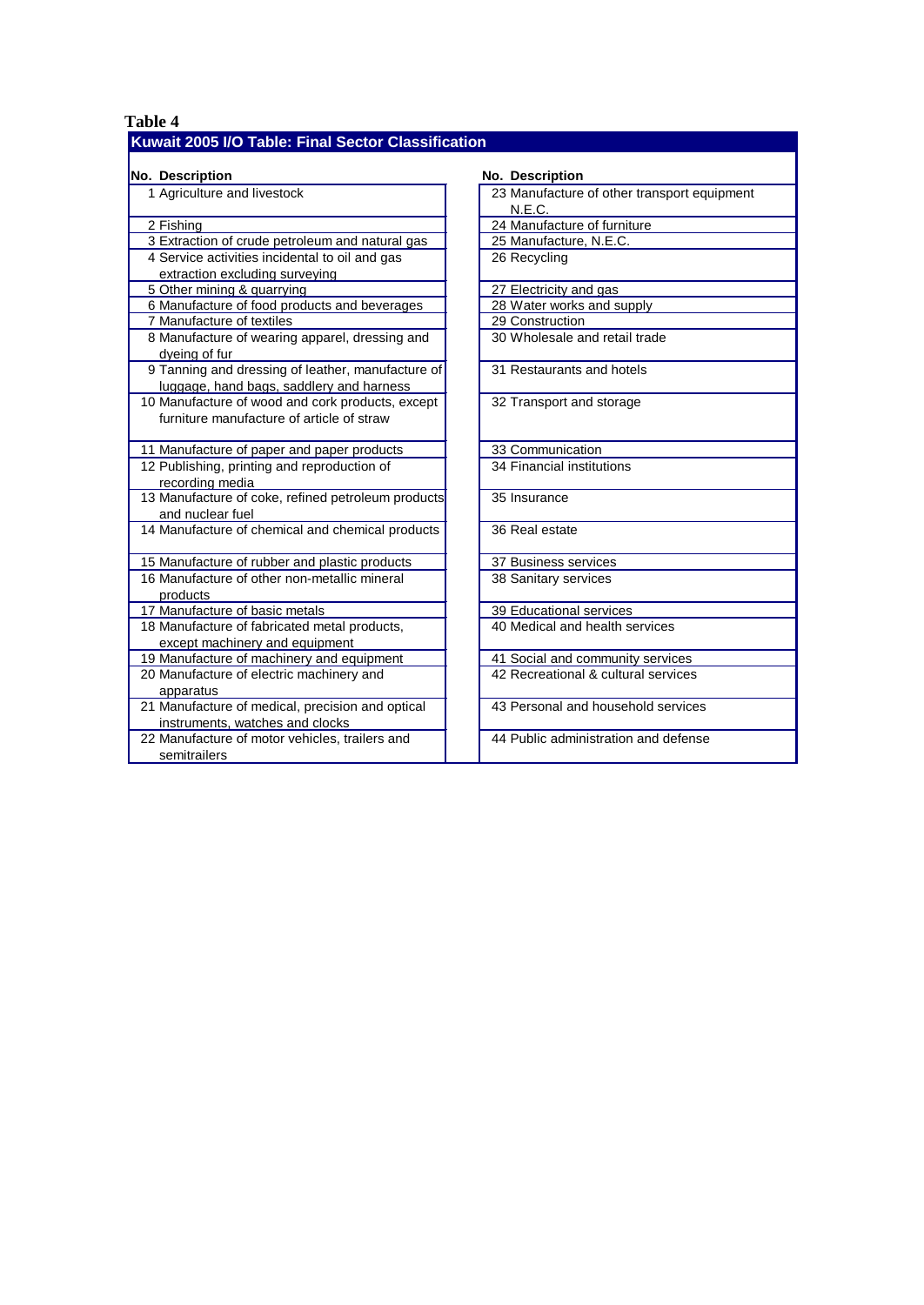<span id="page-10-0"></span> **Table 5**

#### **Concordance: 54-sector 2000 I/O TO 43-sector NA**

| 54 Sectors of 2000 I/O                                                  | 43 Sectors of 2005 National Accounts                                             |  |  |
|-------------------------------------------------------------------------|----------------------------------------------------------------------------------|--|--|
| No. Description                                                         | No. Description                                                                  |  |  |
| 1 Agriculture & livestock                                               | 1 Agriculture and livestock                                                      |  |  |
|                                                                         |                                                                                  |  |  |
| 2 Fishing                                                               | 2 Fishing                                                                        |  |  |
| 3 Crude petroleum & Natural gas production<br>4 Quarring & other mining | 3 Extraction of crude petroleum and natural gas                                  |  |  |
|                                                                         | 4 Service activities incidental to oil and gas<br>extraction excluding surveying |  |  |
| 5 Manufacture of food products                                          | 6 Manufacture of food products and beverages                                     |  |  |
| 6 Manufacture of food products N.E.C                                    |                                                                                  |  |  |
| 7 Beverage industries                                                   |                                                                                  |  |  |
| 8 Manufacture of Textiles                                               | 7 Manufacture of textiles                                                        |  |  |
| 9 Manufacture of Wearing apparel, except                                | 8 Manufacture of wearing apparel, dressing and                                   |  |  |
| footwear                                                                | dyeing of fur                                                                    |  |  |
| 10 Manufacture of Leather                                               | 9 Tanning and dressing of leather, manufacture of                                |  |  |
|                                                                         | luggage, hand bags, saddlery and harness                                         |  |  |
| 11 Manufacture of footwear, except vulcanized or                        |                                                                                  |  |  |
| moulded rubber or plastic footwear                                      |                                                                                  |  |  |
| 12 Manufacture of wood & cork products except                           | 10 Manufacture of wood & of products of wood and                                 |  |  |
| furniture                                                               | cork, except furniture manufacture of article of                                 |  |  |
|                                                                         | straw                                                                            |  |  |
| 13 Manufacture of furniture & fixtures, except                          | 24 Manufacture of furniture                                                      |  |  |
| primarily of metal                                                      |                                                                                  |  |  |
| 14 Manufacture of paper & paper products                                | 11 Manufacture of paper and paper products                                       |  |  |
| 15 Printing, Publishing & allied industries                             | 12 Publishing, printing and reproduction of                                      |  |  |
|                                                                         | recording media                                                                  |  |  |
| 16 Manufacture of industrial chemicals                                  | 14 Manufacture of chemical and chemical products                                 |  |  |
|                                                                         |                                                                                  |  |  |
| 17 Manufacture of other chemicals products                              |                                                                                  |  |  |
| 23 Manufacture of other non-metallic mineral                            | 16 Manufacture of other non-metallic mineral                                     |  |  |
| products<br>22 Manufacture of glass & glass products                    | products                                                                         |  |  |
| 18 Petroleum refineries                                                 | 13 Manufacture of coke, refined petroleum products                               |  |  |
|                                                                         | and nuclear fuel                                                                 |  |  |
| 19 Manufacture of miscellaneous products of                             |                                                                                  |  |  |
| petroleum & coal                                                        |                                                                                  |  |  |
| 20 Manufacture of rubber products                                       | 15 Manufacture of rubber and plastic products                                    |  |  |
| 21 Manufacture of plastic products not elsewhere                        |                                                                                  |  |  |
| classified                                                              |                                                                                  |  |  |
| 24 Iron & steel basic industries                                        | 17 Manufacture of basic metals                                                   |  |  |
| 25 Non-ferrous metal basic industries                                   |                                                                                  |  |  |
| 26 Manufacture of fabricated metal products,                            | 18 Manufacture of fabricated metal products,                                     |  |  |
| except machinery & equipment                                            | except machinery and equipment                                                   |  |  |
| 27 Manufacture of machinery except electrical                           | 19 Manufacture of machinery and equipment                                        |  |  |
| 28 Manufacture of electrical machinery apparatus,                       | 20 Manufacture of electric machinery and                                         |  |  |
| appliances & supplies                                                   | apparatus                                                                        |  |  |
| 29 Manufacture of transport equipment                                   | 22 Manufacture of motor vehicles, trailers and                                   |  |  |
|                                                                         | semitrailers                                                                     |  |  |
|                                                                         | 23 Manufacture of other transport equipment, n.e.c.                              |  |  |
|                                                                         |                                                                                  |  |  |
| 30 Other Manufacturing industries                                       | 21 Manufacture of medical, precision and optical                                 |  |  |
|                                                                         | instruments, watches and clocks                                                  |  |  |
|                                                                         | 25 Manufacture, n.e.c.                                                           |  |  |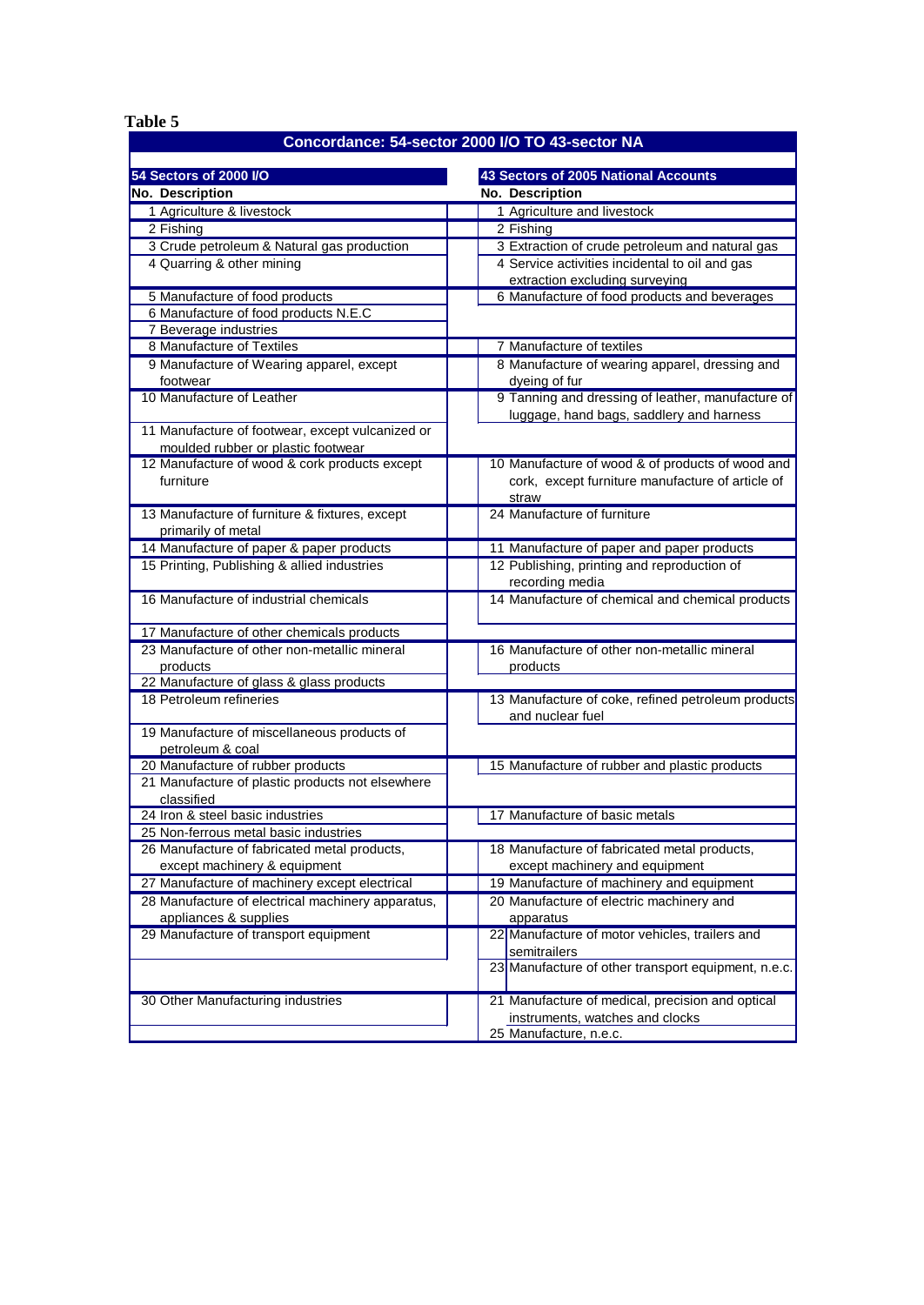| Continued                                          |                                      |
|----------------------------------------------------|--------------------------------------|
| 54 Sectors of 2000 I/O                             | 43 Sectors of 2005 National Accounts |
| No. Description                                    | No. Description                      |
| 31 Electricity, gas & steam                        | 27 Electricity and gas               |
| 32 Water works & supply                            | 28 Water works and supply            |
| 33 Construction                                    | 29 Construction                      |
| 34 Wholesale trade & Retail trade                  | 30 Wholesale and retail trade        |
| 35 Restaurants, cafes & other eating & drinking    | 31 Restaurants and hotels            |
| places                                             |                                      |
| 36 Hotels, rooming houses, camps & other loding    |                                      |
| places                                             |                                      |
| 37 Land transport                                  | 32 Transport and storage             |
| 38 Water transport                                 |                                      |
| 39 Air transport                                   |                                      |
| 40 Services allied to transport                    |                                      |
| 41 Communication                                   | 33 Communication                     |
| 42 Financial institutions                          | 34 Financial institutions            |
| 43 Insurance                                       | 35 Insurance                         |
| 44 Real estate                                     | 36 Real estate                       |
| 45 Business services except machinery &            | 37 Business services                 |
| equipment rental & leasing                         |                                      |
| 46 Machinery & equipment rental & leasing          |                                      |
| 47 Sanitary & similer services                     | 38 Sanitary services                 |
| 48 Education services                              | 39 Educational services              |
| 49 Medical, dental & other health services         | 40 Medical and health services       |
|                                                    | 41 Social and community services     |
| 50 Motion picture & other entertainment services   | 42 Recreational & cultural services  |
| 52 Laundries, laudry services, & cleaning & dyeing | 43 Personal and household services   |
| plants                                             |                                      |
| 51 Repair services N.E.C                           |                                      |
| 53 Domestic services                               |                                      |
| 54 Miscellaneous personal services                 |                                      |
|                                                    | 44 Public administration and defence |
|                                                    | 26 Recycling                         |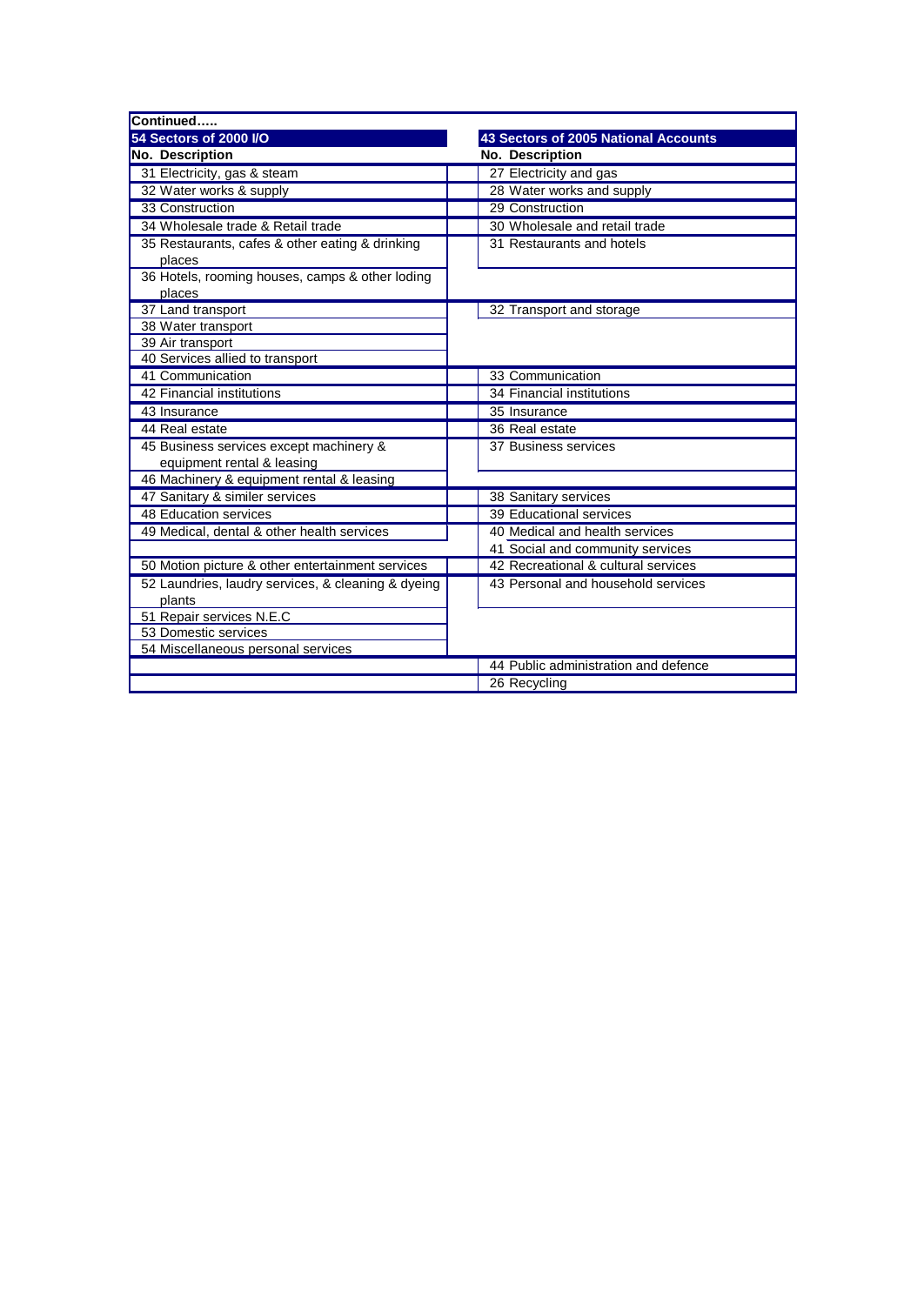<span id="page-12-0"></span>

| Table 6       |                                        |                                                              |
|---------------|----------------------------------------|--------------------------------------------------------------|
|               |                                        | <b>Concordance: 57 GTAP Sectors to 44 Kuwait I/O Sectors</b> |
|               |                                        |                                                              |
|               | <b>57 GTAP Sectors</b>                 | 44 Kuwait I/O Sectors                                        |
| No. Code      | <b>Description</b>                     | <b>No. Description</b>                                       |
| 1 PDR         | Paddy rice                             | 1 Agriculture and livestock                                  |
| 2 WHT         | Wheat                                  |                                                              |
| 3 GRO         | Cereal grains nec                      |                                                              |
| 4 V F         | Vegetables, fruit, nuts                |                                                              |
| 5 OSD         | Oil seeds                              |                                                              |
| 6 C B         | Sugar cane, sugar beet                 |                                                              |
| 7 PFB         | Plant-based fibers                     |                                                              |
| 8 OCR         | Crops nec                              |                                                              |
| 9 CTL         | Bovine cattle, sheep and goats, horses |                                                              |
| 10 OAP        | Animal products nec                    |                                                              |
| 11 RMK        | Raw milk                               |                                                              |
| 12 WOL        | Wool, silk-worm cocoons                |                                                              |
| <b>13 FRS</b> | Forestry                               |                                                              |
| 14 FSH        | Fishing                                | 2 Fishing                                                    |
| 15 COA        | Coal                                   |                                                              |
| <b>16 OIL</b> | $\overline{\text{Oil}}$                | 3 Extraction of crude petroleum and natural gas              |
| 17 GAS        | Gas                                    | 4 Service activities incidental to oil and gas extraction    |
|               |                                        | excluding surveying                                          |
| 18 OMN        | Minerals nec                           | 5 Other mining & quarrying                                   |
| 19 CMT        | Bovine meat products                   | 6 Manufacture of food products and beverages                 |
| 20 OMT        | Meat products nec                      |                                                              |
| 21 VOL        | Vegetable oils and fats                |                                                              |
| <b>22 MIL</b> | Dairy products                         |                                                              |
| 23 PCR        | Processed rice                         |                                                              |
| 24 SGR        |                                        |                                                              |
| 25 OFD        | Sugar<br>Food products nec             |                                                              |
|               |                                        |                                                              |
| 26 B_T        | Beverages and tobacco products         |                                                              |
| 27 TEX        | <b>Textiles</b>                        | 7 Manufacture of textiles                                    |
| 28 WAP        | Wearing apparel                        | 8 Manufacture of wearing apparel, dressing and dyeing        |
|               |                                        | of fur                                                       |
| $29$ LEA      | Leather products                       | 9 Tanning and dressing of leather, manufacture of            |
|               |                                        | luggage, hand bags, saddlery and harness                     |
| 30 LUM        | Wood products                          | 10 Manufacture of wood & of products of wood crok,           |
|               |                                        | except furniture manufacture of article of straw             |
| 31 PPP        | Paper products, publishing             | 11 Manufacture of paper and paper products                   |
|               |                                        | 12 Publishing, printing and reproduction of recording        |
|               |                                        | media                                                        |
| 32 P_C        | Petroleum, coal products               | 13 Manufacture of coke, refined petroleum products and       |
|               |                                        | nuclear fuel                                                 |
| 33 CRP        | Chemical, rubber, plastic products     | 14 Manufacture of chemical and chemical products             |
|               |                                        | 15 Manufacture of rubber and plastic products                |
| 34 NMM        | Mineral products nec                   | 16 Manufacture of other non-metallic mineral products        |
| 35 I S        | Ferrous metals                         | 17 Manufacture of basic metals                               |
| <b>36 NFM</b> | Metals nec                             | 18 Manufacture of fabricated metal products, except          |
|               |                                        | machinery and equipment                                      |
| 37 FMP        | Metal products                         |                                                              |
|               |                                        |                                                              |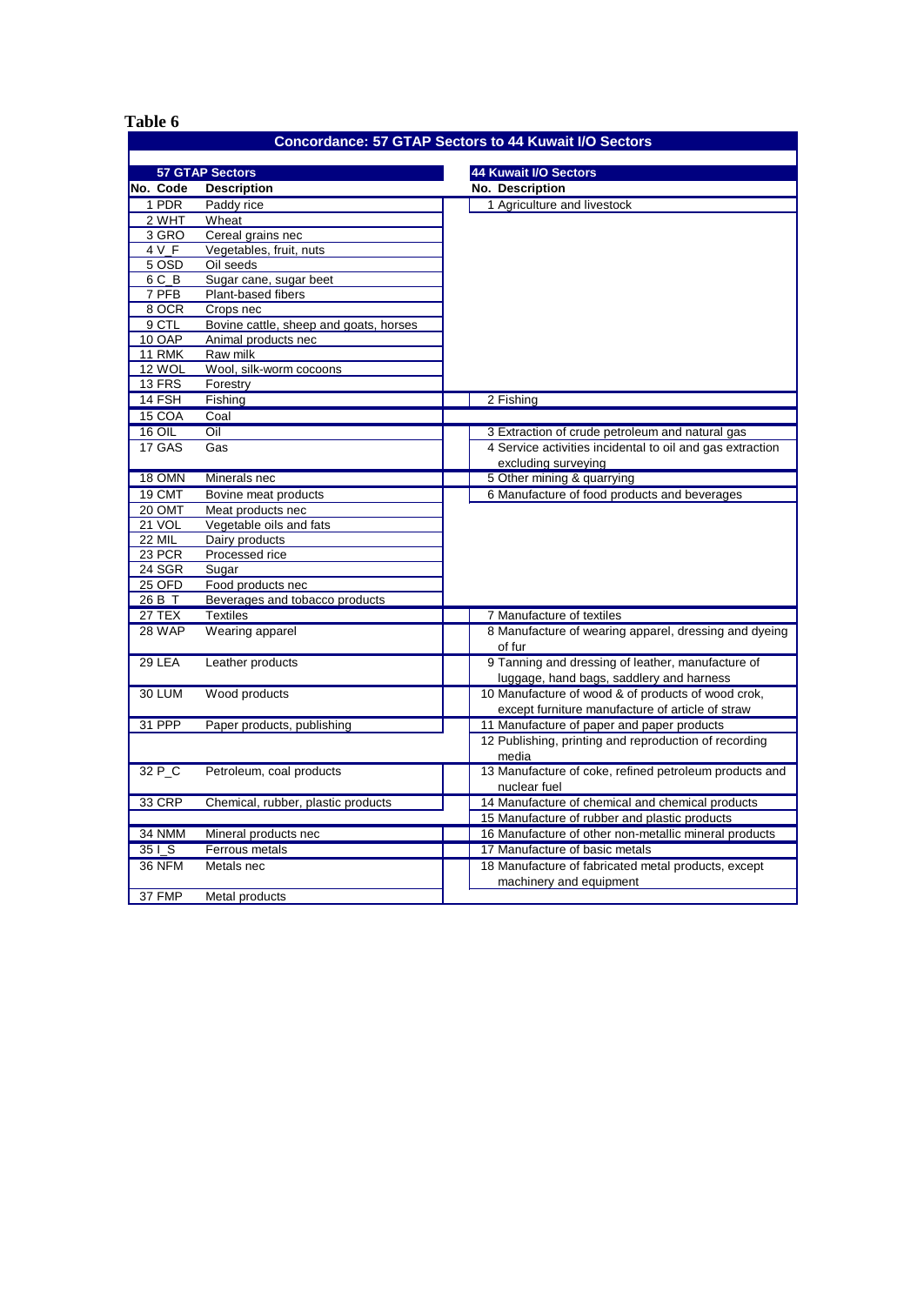| Continued     |                                            |                                                     |
|---------------|--------------------------------------------|-----------------------------------------------------|
|               | <b>57 GTAP Sectors</b>                     | <b>44 Kuwait I/O Sectors</b>                        |
| No. Code      | <b>Description</b>                         | No. Description                                     |
| <b>38 MVH</b> | Motor vehicles and parts                   | 22 Manufacture of motor vehicles, trailers and      |
|               |                                            | semitrailers                                        |
| <b>39 OTN</b> | Transport equipment nec                    | 23 Manufacture of other transport equipment, n.e.c. |
| $40$ ELE      | Electronic equipment                       | 20 Manufacture of electric machinery and apparatus  |
| 41 OME        | Machinery and equipment nec                | 19 Manufacture of machinery and equipment           |
| 42 OMF        | Manufactures nec                           | 21 Manufacture of medical, precision and optical    |
|               |                                            | instruments, watches and clocks                     |
|               |                                            | 24 Manufacture of furniture                         |
|               |                                            | 25 Manufacture, n.e.c.                              |
|               |                                            | 26 Recycling                                        |
| 43 ELY        | Electricity                                | 27 Electricity and gas                              |
| 44 GDT        | Gas manufacture, distribution              |                                                     |
| <b>45 WTR</b> | Water                                      | 28 Water works and supply                           |
| 46 CNS        | Construction                               | 29 Construction                                     |
| 47 TRD        | Trade                                      | 30 Wholesale and retail trade                       |
|               |                                            | 31 Restaurants and hotels                           |
| 48 OTP        | Transport nec                              | 32 Transport and storage                            |
| 49 WTP        | Water transport                            |                                                     |
| <b>50 ATP</b> | Air transport                              |                                                     |
| 51 CMN        | Communication                              | 33 Communication                                    |
| 52 OFI        | Financial services nec                     | 34 Financial institutions                           |
| 53 ISR        | Insurance                                  | 35 Insurance                                        |
| <b>54 OBS</b> | Business services nec                      | 37 Business services                                |
| <b>55 ROS</b> | Recreational and other services            | 42 Recreational & cultural services                 |
|               |                                            | 43 Personal and household services                  |
| 56 OSG        | Public Administration, Defense, Education, | 44 Public administration and defence                |
|               | Health                                     |                                                     |
|               |                                            | 38 Sanitary services                                |
|               |                                            | 39 Educational services                             |
|               |                                            | 40 Medical and health services                      |
|               |                                            | 41 Social and community services                    |
| <b>57 DWE</b> | <b>Dwellings</b>                           | 36 Real estate                                      |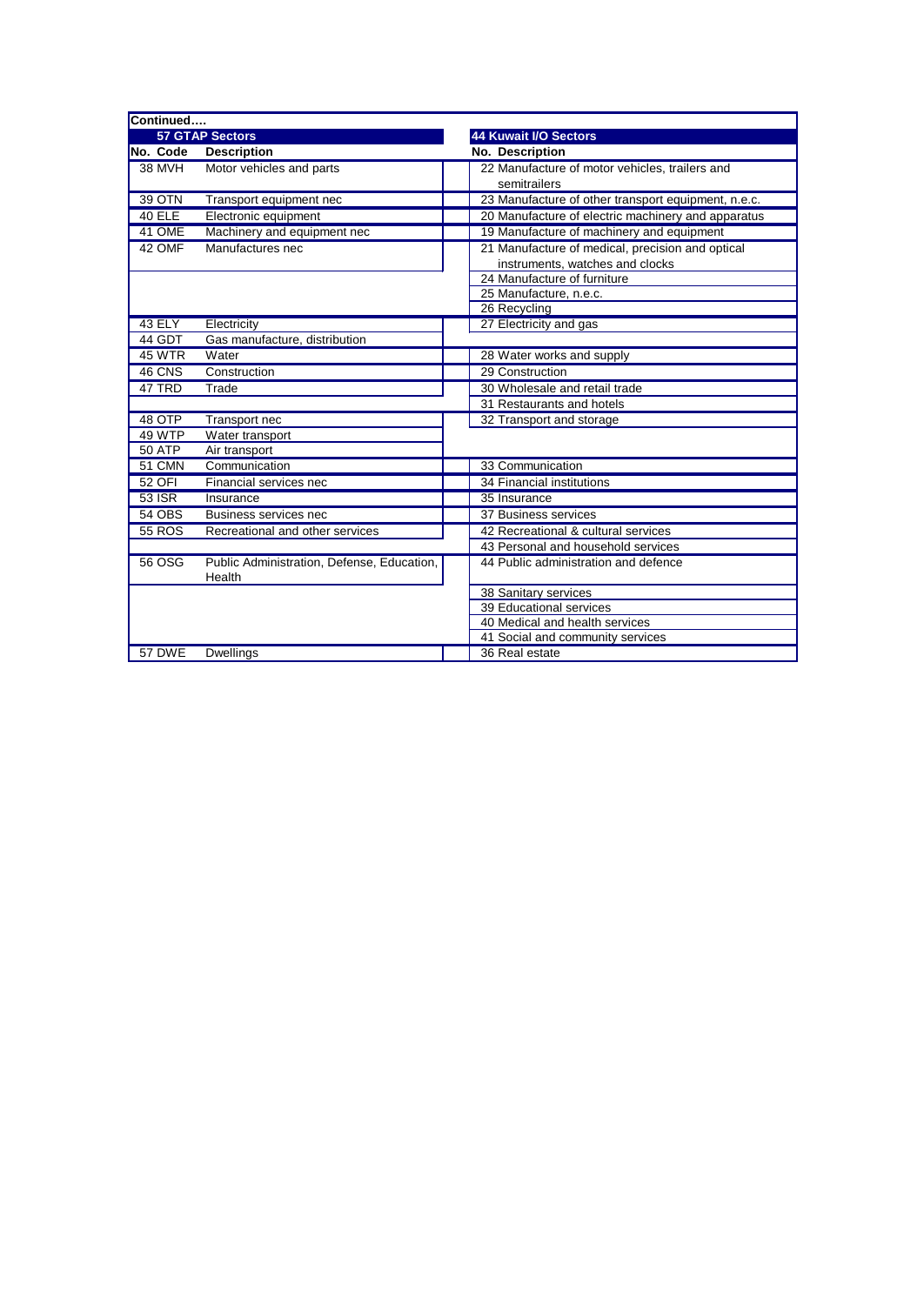<span id="page-14-0"></span> **Table 7**

# **Concordance GTAP 57 to Kuwait 44 Sectors**

| No. | <b>GSEC</b>                   | <b>SEC</b> | No. | <b>GSEC</b> | <b>SEC</b> |
|-----|-------------------------------|------------|-----|-------------|------------|
| 1   | <b>PDR</b>                    | A L        | 36  | <b>NFM</b>  | NFM        |
| 2   | WHT                           | A_L        | 37  | <b>FMP</b>  | NFM        |
| 3   | <b>GRO</b>                    | $A_L$      | 38  | <b>MVH</b>  | <b>MVH</b> |
| 4   | $V_F$                         | $A_L$      | 39  | <b>OTN</b>  | <b>OTN</b> |
| 5   | <b>OSD</b>                    | <b>OSD</b> | 40  | <b>ELE</b>  | <b>ELE</b> |
| 6   | $C$ <sub><math>B</math></sub> | $C_B$      | 41  | <b>OME</b>  | <b>OME</b> |
| 7   | <b>PFB</b>                    | <b>PFB</b> | 42  | <b>OMF</b>  | <b>OMF</b> |
| 8   | <b>OCR</b>                    | $A_L$      | 43  | <b>ELY</b>  | $E_G$      |
| 9   | <b>CTL</b>                    | A_L        | 44  | <b>GDT</b>  | $E_G$      |
| 10  | <b>OAP</b>                    | $A_L$      | 45  | <b>WTR</b>  | <b>WTR</b> |
| 11  | <b>RMK</b>                    | A L        | 46  | <b>CNS</b>  | <b>CNS</b> |
| 12  | WOL                           | <b>WOL</b> | 47  | TRD         | TRD        |
| 13  | <b>FRS</b>                    | <b>FRS</b> | 48  | <b>OTP</b>  | $T_S$      |
| 14  | <b>FSH</b>                    | <b>FSH</b> | 49  | <b>WTP</b>  | $T_S$      |
| 15  | <b>COA</b>                    | <b>COA</b> | 50  | ATP         | <u>T_S</u> |
| 16  | OIL                           | $O_G$      | 51  | <b>CMN</b>  | <b>CMN</b> |
| 17  | GAS                           | $O_G$      | 52  | <b>OFI</b>  | OFI        |
| 18  | <b>OMN</b>                    | <b>OMN</b> | 53  | <b>ISR</b>  | <b>ISR</b> |
| 19  | <b>CMT</b>                    | $F_B$      | 54  | <b>OBS</b>  | <b>OBS</b> |
| 20  | OMT                           | F<br>B     | 55  | <b>ROS</b>  | <b>ROS</b> |
| 21  | <b>VOL</b>                    | $F_B$      | 56  | OSG         | OSG        |
| 22  | MIL                           | F_B        | 57  | <b>DWE</b>  | <b>OBS</b> |
| 23  | <b>PCR</b>                    | $F\_B$     | 46  | <b>CNS</b>  | <b>CNS</b> |
| 24  | <b>SGR</b>                    | F B        | 47  | TRD         | TRD        |
| 25  | <b>OFD</b>                    | B<br>F     | 48  | <b>OTP</b>  | $T_S$      |
| 26  | $B_T$                         | $F_B$      | 49  | WTP         | $T_S$      |
| 27  | TEX                           | <b>TEX</b> | 50  | ATP         | $T_S$      |
| 28  | WAP                           | <b>WAP</b> | 51  | <b>CMN</b>  | <b>CMN</b> |
| 29  | LEA                           | LEA        | 52  | <b>OFI</b>  | OFI        |
| 30  | <b>LUM</b>                    | <b>LUM</b> | 53  | <b>ISR</b>  | <b>ISR</b> |
| 31  | <b>PPP</b>                    | <b>PPP</b> | 54  | <b>OBS</b>  | <b>OBS</b> |
| 32  | $P_{\_}C$                     | $P_C$      | 55  | <b>ROS</b>  | <b>ROS</b> |
| 33  | <b>CRP</b>                    | <b>CRP</b> | 56  | <b>OSG</b>  | <b>OSG</b> |
| 34  | <b>NMM</b>                    | <b>NMM</b> | 57  | <b>DWE</b>  | <b>OBS</b> |
| 35  | $L_S$                         | $L_S$      |     |             |            |